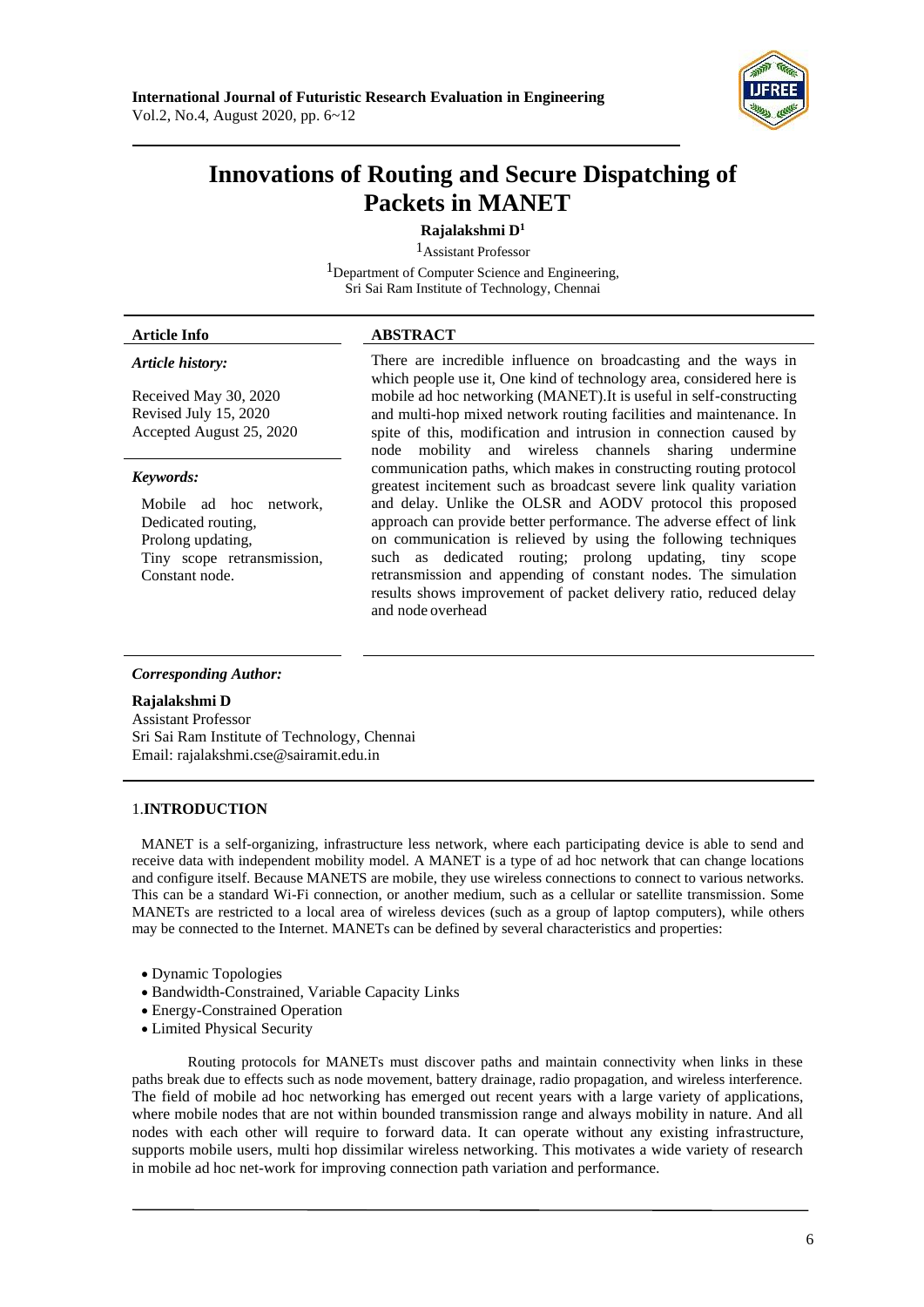

In MANET number of nodes forms a cluster. To find the attack within the cluster is called as local detection to detect the attack in another cluster is called as the global detection. In ad hoc networks, nodes do not start out familiar with the topology of their networks; instead, they have to discover it. Due to the fact that mobile nodes are dynamic and they constantly move in and out of their network vicinity, the topologies constantly change. The basic idea is that a new node may announce its presence and should listen for announcements broadcast by its neighbors. Each node learns about nodes nearby and how to reach them, and may announce that it, too, can reach them. *Pro-active (table-driven) routing:*

This type of protocols combines the advantages of proactive and of reactive routing. The routing is initially established with some proactively prospected routes and then serves the demand from additionally activated nodes through reactive flooding. The choice for one or the other method requires predetermination for typical cases initially; MANET was designed for military applications, but in recent years has found new usage. For example, search and rescue mission, data collection, virtual classes and conferences where laptops, PDA or other mobile devices are in wireless communication. Since MANET is being used widespread, security has become a very important issue. The majority of routing protocols that have been proposed for MANET assumes that each node in the network is a peer and not a malicious node. Therefore, only a node that compromises with an attacking node can cause the network to fail. Intrusion detection can be defined as a process of monitoring activities in a system which can be a computer or a network. The mechanism that performs this task is called an Intrusion Detection System (IDS) [5]-[6].

# **2.RELATED WORKS**

Mobile Ad hoc Network (MANET) is a collection of mobile nodes outfitted with both a wireless transmitter and a receiver that communicate with each other via bidirectional wireless links either directly or indirectly. Unfortunately, the open medium and remote distribution of MANET make it vulnerable to various types of attacks. In this section, we shortly see the previous work related to this paper in mobile ad hoc network. Investigation of resource allocation is carried out in Cooperative Transmission for Wireless Networks Using Mutual-Information Accumulation [1]. In this paper, given a network with a pair of source and destination, and objective is to reduce end-to-end transmission delay by incorporating all the techniques given below in these proposed techniques. Jae-Woo Kwon et al in [2] paper they shown a problem of optimizations to solve multiple user diversity and their capacity of using pre coding in downlink transmission. Mostafa Dehghan et al in [3] paper prearrangement about channel variation with cooperative routing. It initially formulates the energy constraint cost of formation of the cooperative link between two nearby nodes based on a two-stage transmission strategy assuming that based only upon statistical knowledge and behaviour data about channels is available.

Saeed Akhavan Astaneh and Saeed Gazor have proposed Resource Allocation and Relay Selection for Collaborative Communications [4].It identifies the problem of selection of relay in a network where many users communicate with each other. And also deals with saving energy and time constraint. Ritesh Madanatal has proposed Energy-Efficient Cooperative Relaying over Fading Channels with Simple Relay Se-lection [5]. It deals channel state information in with the selection rules. Christina Fragoulietal has proposed Network Coding [6].

#### **3. SYSTEM ARCHITECTURE**

This system is implemented using this four following techniques. The proposed aim of this is to lessening the variant of link path and improving connectivity problem. The Mechanisms are: 1) Dedicated Routing, 2) Prolong Updating, 3) Tiny Scale Retransmission, 4) Addition of Constant Nodes. Dedicated Routing is exploiting the selection of the best route for sending data from source to destination. Prolong Updating has much faster than dedicated routing for updating advancement list. Tiny Scale Retransmission is used to resend the data whenever the data loss occurs in a network. Addition of Constant Nodes improves connectivity where often packet loss occurs due to node movement and event of barrier. In this proposed method, we are going to associate the above techniques.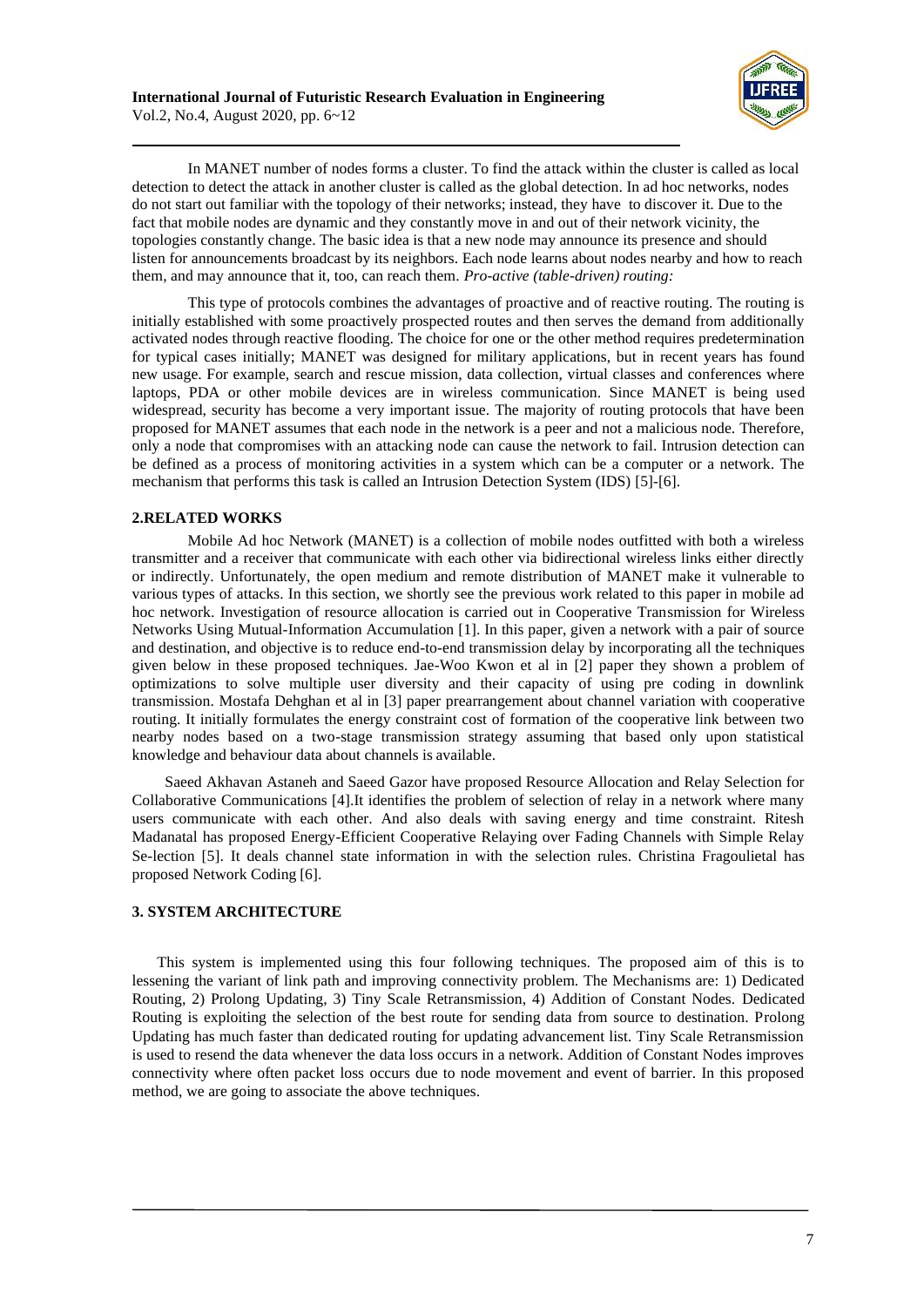



Figure 1. System Architecture

# **3.1 Dedicated Routing**

In dedicated routing BFST is implemented in every node. While implementing the following tasks are encounter,

- 1. Contraction processing: As a Dedicating Routing protocol, we must reduce overplay of nodes.
- 2. Large volume of data transfer enactment: Due to the reduction of overplay, it should not castigate the network ability.
- 3. Avoidance of loop: Intermediate nodes can analyse and update new path carried by data packets according to structure information.

This should avoid loops after the construction of BFST in every node it episodically refreshes the network structure. The construction of BFST is done same earlier pro-active source routing. The following figure Fig 2. Shows this dedicated routing. The following figure Fig 2. Shows this dedicated routing.



#### **Figure 2** Dedicated Routing

It calculates BFST by using the union graph of all trees. In this below figure shows the simulation of dedicated routing. In dedicated routing it contains 50 nodes

#### **3.2 Prolong Updating**

After the dedicated routing the data packets are transferred in the network as per the advancement list. While progression of date packets traverse through the network, the nodes which are selected as advancement list that has been observed in the topology structure. This is called as prolong routing. As a group of packets are forwarded along the path towards destination node, if any advancement is aware a new best path to reach the destination sooner, then that advancement node change the advancement list in first to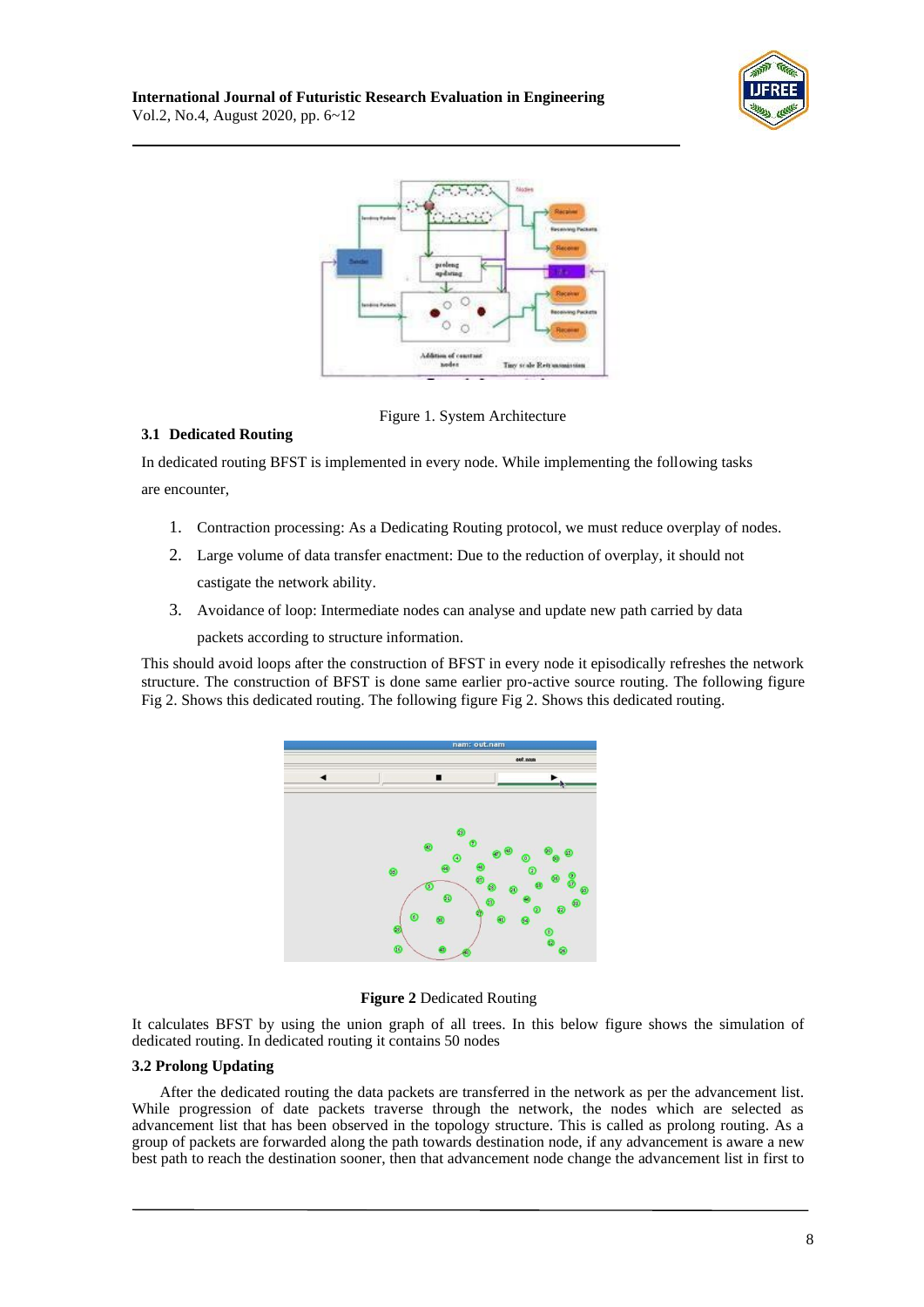

high stream neighbours to the destination. Afterwards it has to be generated backwards to the source. So this renovation of advancement list is much faster than routing.

#### **3.3 Tiny Scope Retransmission**

To increase the trustworthiness of packet transference in the middle of two advancement nodes, tiny scale re-transmission is applied here. The nodes which are not described as advancement nodes by source are assigned for retransmitting nodes. That's why it is represented as tiny scale re transmitter. And also choice is made based on signal strength of node.

#### **3.4 Appending of Constant Nodes**

Adding up of constant nodes with the existing network based upon the issues such as great extent of connectivity and small amount of cost. Based on the above two issues the number of constant nodes and location will be selected.

#### **4. ALGORITHM SPECIFICATION**

#### **4.1 Approximation Algorithms for Multi-Point Relay Selection**

The main purpose of multipoint relays is to decrease the amount of broadcasting data and control packets in the network by reducing the identical resident transmission. Every node makes subgroup of adjoined members called multipoint relays to retransfer broadcast packets. This makes resident neighbors that are not in the MPR set to read the message without transmission, this avoids over-flow of network. Here all nodes must choose an MPR subgroup among its neighbors that helps all two hop away from nodes will understand the packets. In this design, every node periodically transfers the information about its immediate neighbours which have been chosen as an MPR. Upon reception of this information, each node determines and up to date It's path information to each destination target. The list of hops via the progressive MPRs from origin to target, that nearby nodes discovery overdo is remain unchanged and its residency made ease to execute in effective way.





Multipoint Relays are nodes in the wireless adhoc networks that do the job of relaying messages between nodes, they also have the main node in the routing and selecting the proper route from any desired destination node. MPR advertise link state information for their MPR selectors periodically in their control messages. MPRs are also used to form a route from given node to any destination route calculation. Each node periodically broad-casts the hello messages for the link sensing, neighbor detection and MPR selection process. Each node selects set of neighbor nodes as MPRs from among one hop neighbors with symmetric link, which covers all the two hop neighbors and records in MPR selector table. MPR is recalculated when a change in one hop or two hops neighbor topology is detected.Every node periodically broadcasts list of its MPR selectors instead of the whole list of neighbours. Upon receipt of MPR information each node recalculates and updates routes to each known destination. In order to exchange topological information, tc messages broadcasted throughout the network.[7]

#### **4.1 An Artificial Fish Swarm Algorithm for Finding constant node Positions**

Artificial Fish Swarm Intelligence Algorithm (AFSA) is a swarm intelligence optimization algorithm. Fish usually stay in the place with a lot of food, so this algorithm simulates the behaviors of fish based on this characteristic to find the global optimum by optimizing local optimum. Below code describes how this algorithm works. [8]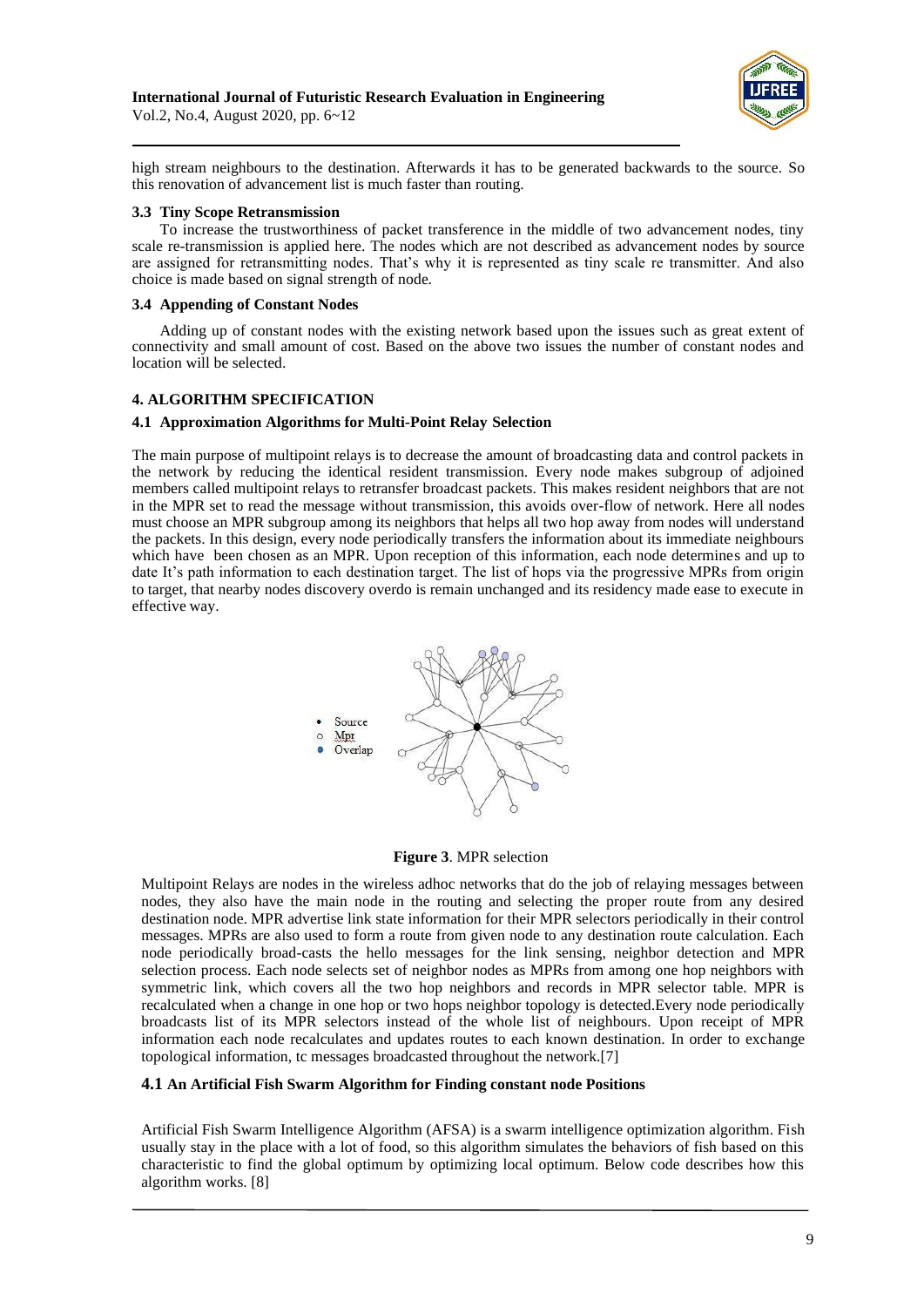



Procedure Artificial Fishwarm Algorithm  $::AF$  init(); while the result is not satisfied do switch (::AF\_exaluate()) case valuel: ::AF\_follow(); case value2:  $::AF$  swarm $()$ ; default: ::AF\_prey(); end switch ::AF\_move(); get result(); end while end Artificial Fishwarm Algorithm

# **5. SIMULATION RESULTS & PERFORMANCE COMPARISON**

The purpose of this simulation is to evaluate this method and compare with the previous methodologies. The following table shows the default values for simulation. Network simulator uses tool command language and c++ for execution environment. TCL uses a faster and convenient way for configuration parameters and simulation values. Here simulation parameters considered here are channel type, Radio propagation, MAC type, and Interface queue type & packet size. Below graph shows the comparison of packet delivery with the existing OLSR protocol, the proposed method DPTC improves PDR. The following figure 6 illustrates the comparisons of packet delivery.

| <b>SIMILATION</b><br><b>PARAMETERS</b> | <b>VALUE</b>                        |
|----------------------------------------|-------------------------------------|
| Channel type                           | Wireless channel                    |
| Radio propagation                      | Two ray ground                      |
| MAC Type                               | 802-11                              |
| Interface Queue type                   | Queue/ Drop Tail/ Priority<br>queue |
| Antenna model                          | Omni Antenna                        |
| No of mobile nodes                     | 50                                  |
| Packet size                            | 256                                 |



#### **Figure 6**. Packet Delivery Comparison

Here below figure shows the analysis of network model for finding the place for locating the constant nodes as well as number of constant nodes, in accordance with setting out cost constraint. This has been shown in the figure, Figure 4 (Analysis of node's position).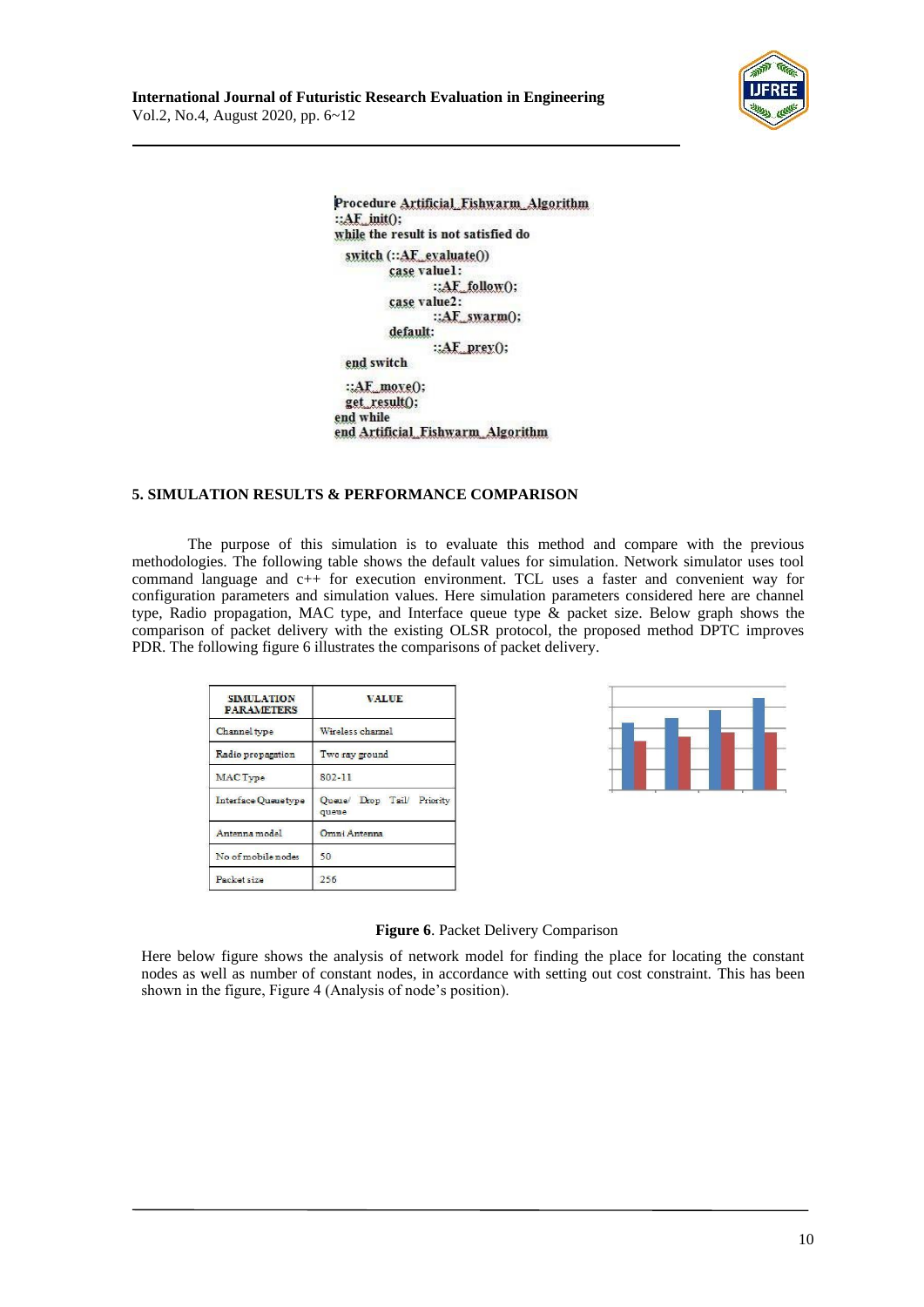



**Figure 4**. Analysis of Nodes Position

In the analysis phase the lagging or sparse position of nodes has found. After this analysis of network the static nodes are deployed in network. It has shown in figure 5



**Figure 5.**Addition of Constant Nodes

#### **6. CONCLUSION**

In this paper, it attempts to enrich the attachment of node issues. That has done by the procedures such as dedicated routing; prolong updating, tiny scale retransmission and addition of constant nodes. By using the above procedures attachment issue gets alleviated somewhat. And the ratio of packet delivery increases. That is shown in the above simulation. This above methods can regulate the effects of connectivity problem. Analysis of node position comprises of dedicated routing, prolong updating and tiny scope retransmission as well as cost and accomplishment of addition of constant nodes. That is illustrated above with the help of network simulator.

#### **REFERENCES**

[1] Stark c. Draper and et al, ieee transactions on information theory, vol. 57,no. 8, august 2011:"cooperative transmission for wireless networks using mutual-information accumulation".

[2] Jae-woo kwon and et al, ieee transactions on wireless communications, vol. 11, no. 10, october 2 012" cooperative joint precoding in a downlink cellular system with shared relay:design and .performance evaluation" .

[3] Mostafa dehghan and et al,"ieee transactions on wireless communications, vol. 10, no. 11, november 2011 3813 "minimum-energy cooperative routing in wireless networks with channel variations".

Saeed akhavan astaneh and saeed gazor ieee transactions on wireless communications,vol. 8, no.12, december 2009 :|"resource allocation and relay selection for collaborative communications".

[5] Ritesh madan and et al, ieee transactions on wireless communications, vol. 7, no. 8, august 2008 3013"energyefficient cooperative re-laying over fading channels with simple relay selection".

[6] Shengbo yang, feng zhong, chai kiat yeo, bu sung lee

[7] Ieee transactions-2009 isbn: 978-1-59593-713-1 "po-sition based opportunistic routing for robust data de- livery in manets".

[8] Bernard mans "approximation algorithms for multipoint relay selection in mobile wireless networks", issn 0429-